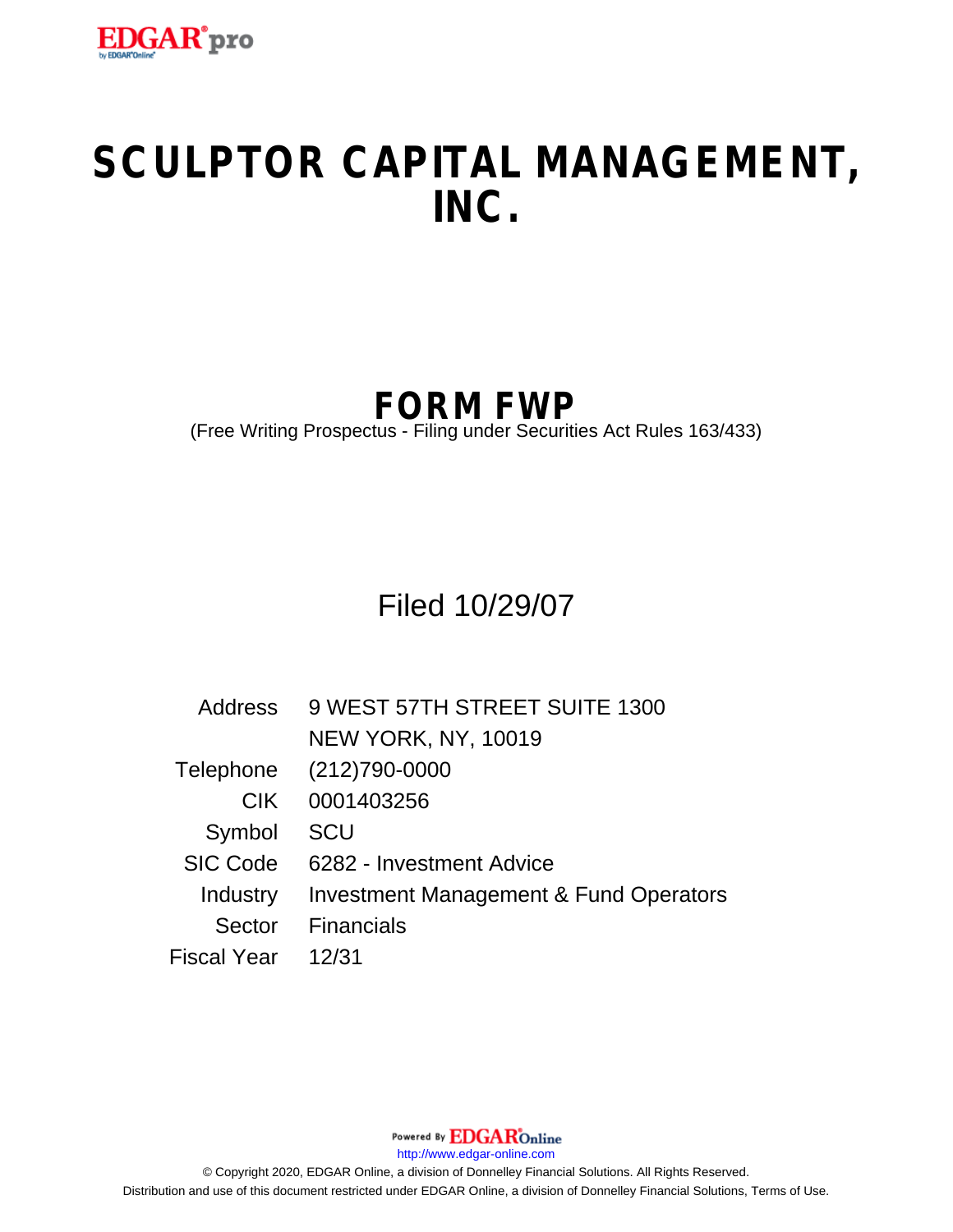## **OCH-ZIFF CAPITAL MANAGEMENT GROUP LLC**

# **FREE WRITING PROSPECTUS**

*This Free Writing Prospectus is being filed to advise you of the availability of a revised preliminary prospectus dated October 29, 2007 (the "Preliminary Prospectus"), which contains the information summarized below, and to provide you with a hyperlink to the current version of the Registration Statement on Form S-1 (File No. 333-144256), which includes the Preliminary Prospectus. You should read the entire Preliminary Prospectus carefully, including the Section entitled "Risk Factors" and the financial statements and related notes, before deciding to invest in our Class A shares.*

# **DUBAI INTERNATIONAL CAPITAL LLC TO ACQUIRE 9.9% EQUITY STAKE IN OCH-ZIFF CAPITAL MANAGEMENT GROUP LLC**

**Dubai and New York, October 29, 2007** – Dubai International Capital LLC ("DIC"), the international investment arm of Dubai Holding, and Och-Ziff Capital Management Group LLC ("Och-Ziff") today announced that DIC will acquire a 9.9% outstanding equity stake in Och-Ziff's business upon completion of Och-Ziff's planned initial public offering. The purchase price per share paid by DIC will be determined based on the pricing of the public offering, less the underwriting fees and commissions, but in any event will not exceed \$33.00 per share.

Sameer Al Ansari, Executive Chairman and Chief Executive Officer of DIC, said: "Since inception, DIC has always been keen to align itself with like-minded investors. We hold Och-Ziff in very high regard both as a sophisticated investor and a prominent alternative asset manager. We believe that Och-Ziff is uniquely positioned to take advantage of the anticipated strong growth in the alternative asset space based upon its global platform and experienced management team. This transaction serves as the foundation on which DIC and Och-Ziff can build synergies going forward. DIC is thrilled to be part of the Och-Ziff story and we are committed to making progress with the strategic aspects of our new alliance."

Daniel Och, Chairman, Chief Executive Officer and Executive Managing Director of Och-Ziff, said: "We are proud that DIC has agreed to join our firm as an equity investor. We look forward to working together to advance our global growth strategies, and believe this development strengthens our efforts to build an enduring world class investment management business."

DIC's investment in Och-Ziff is intended to create a strategic relationship between the two firms and to provide many mutual benefits related to deal access, sharing of resources and global office footprint, undertaking joint initiatives and pursuing co-investment opportunities. The sale is conditioned on, and will be consummated concurrently with, the closing of Och-Ziff's planned initial public offering.

The after-tax proceeds from this transaction will be reinvested into certain funds managed by Och-Ziff.

## **About Dubai International Capital LLC**

Established in 2004, DIC is a Dubai-based international investment company. It is a wholly owned subsidiary of Dubai Holding. DIC manages an international portfolio of diverse assets that provide its stakeholders with value growth, diversification, and strategic investments and relationships. DIC has a broad investment directive, which consists of direct private equity, private equity funds and co-investments, listed equities and strategic investments.

1

#### **About Och-Ziff Capital Management Group LLC**